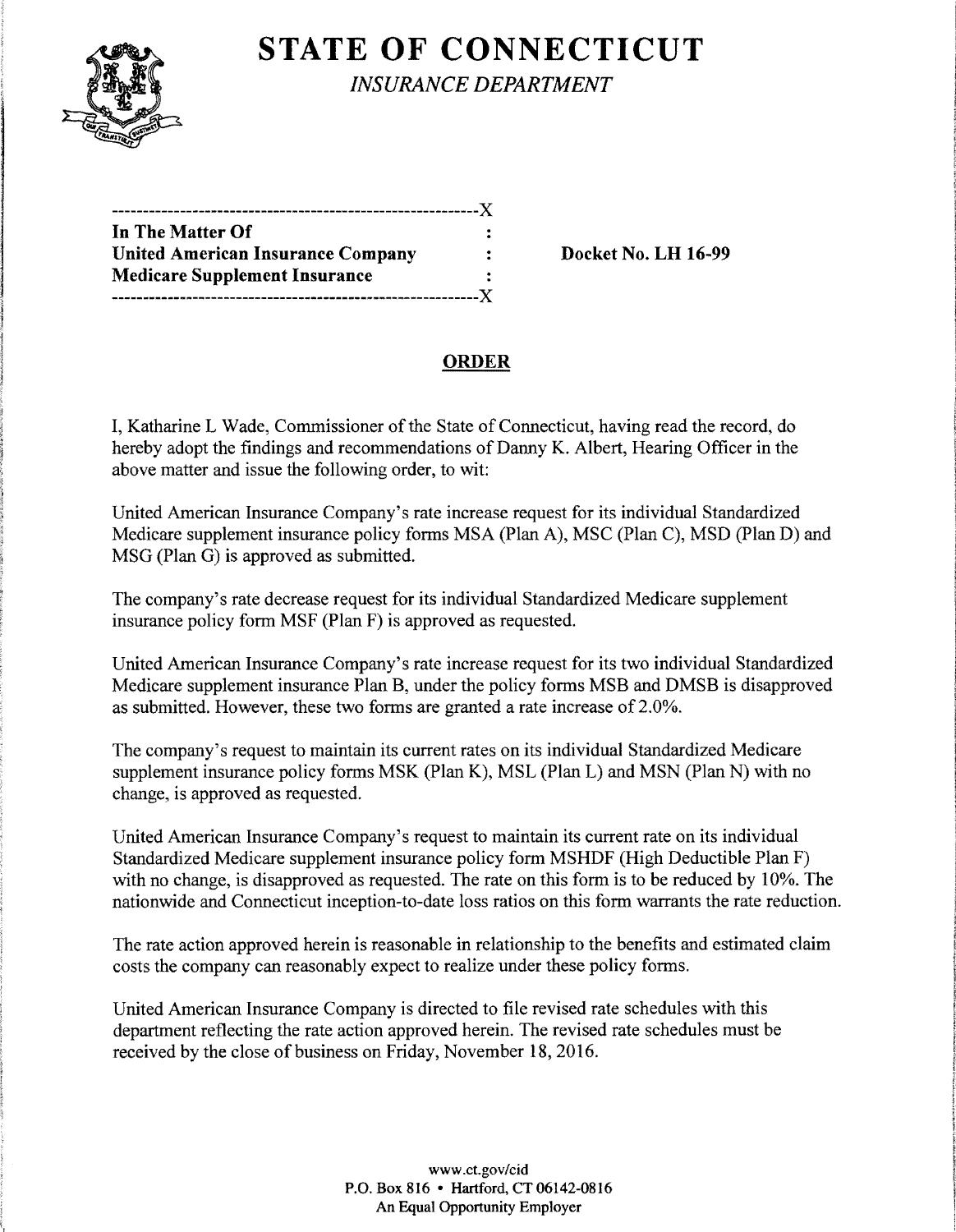Dated at Hartford, Connecticut, this 3<sup>rd</sup> day of November, 2016.

 $\cdot$ 

Katharine L Wade TIMBTWY J-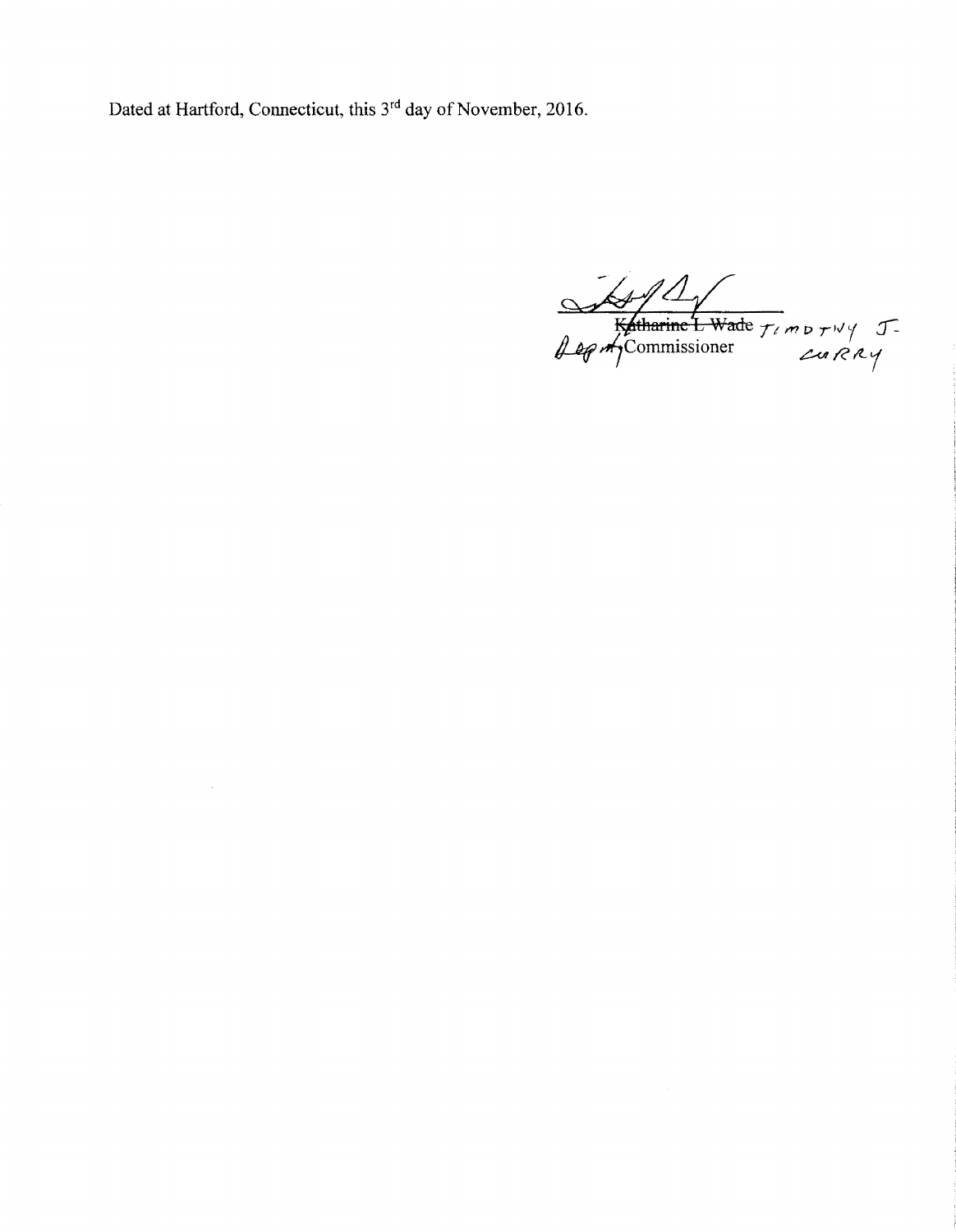

# **STATE OF CONNECTICUT**

*INSURANCE DEPARTMENT* 

| In The Matter Of                         |              |
|------------------------------------------|--------------|
| <b>United American Insurance Company</b> | $\mathbb{Z}$ |
| <b>Medicare Supplement Insurance</b>     |              |
|                                          |              |

Docket No. LH 16-99

### PROPOSED FINAL DECISION

### l. INTRODUCTION

The Insurance Commissioner of the State of Connecticut is empowered to review rates charged for individual and group Medicare supplement policies sold to any resident of this State who is eligible for Medicare. The source for this regulatory authority is contained in Chapter 700c and Section 38a-495a of the Connecticut General Statutes.

After due notice, a hearing was held at the Insurance Department in Hartford, CT on Thursday, October 27,2016, to consider whether or not the rate increases requested by United American Insurance Company on its Medicare supplement insurance business should be approved.

No members from the general public attended the hearing.

No company representatives from United American Insurance Company attended the hearing.

The hearing was conducted in accordance with the requirements of Section 38a-474, Connecticut General Statutes, the Uniform Administrative Procedures Act, Chapter 54 of Section 38a-8-1 et seq. of the Regulations of Connecticut State Agencies.

A Medicare supplement policy is a private health insurance policy sold on an individual or group basis, which provides benefits that are additional to the benefits provided by Medicare. For many years Medicare supplement policies have been highly regulated under both state and federal law to protect the interests of persons eligible for Medicare who depend on these policies to provide additional coverage for the costs of health care.

Effective December 1, 2005, Connecticut amended its program of standardized Medicare supplement policies in accordance with Section 38a-496a of the Connecticut General Statutes, and Sections 38a-495a-1 through 38a-495a-21 of the Regulations of Connecticut Agencies. This program, which conforms to federal requirements, provides a "core" package of benefits known as Plan A. Insurers may also offer any one or more of eleven other plans (Plans B through N).

Effective January 1, 2006, in accordance with Section 38a-495c of the Connecticut General Statutes (as amended by Public Act 05-20) premiums for all Medicare supplement policies in the state must use community rating. Rates for Plans A through N must be computed without regard to age, gender, previous claims history or the medical condition of any person covered by a Medicare supplement policy or certificate.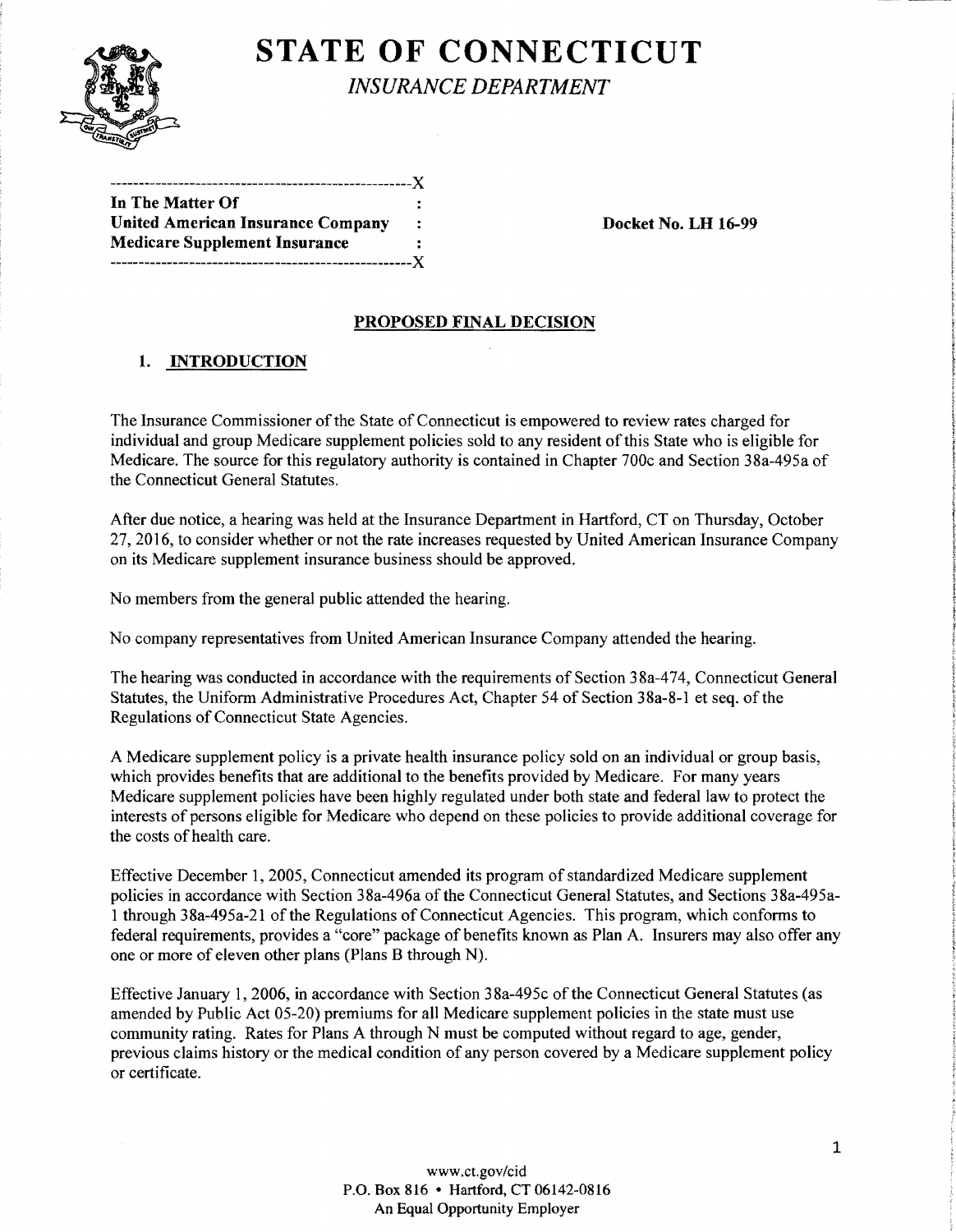The statute provides that coverage under Plans A through N may not be denied on the basis of age, gender, previous claims history or the medical condition of any covered person. Insurers may exclude benefits for losses incurred within six months from the effective date of coverage based on a pre-existing condition.

Effective October I, 1998, carriers that offer Plan B or Plan C must make these plans as well as Plan A, available to all persons eligible for Medicare by reason of disability.

Insurers must also make the necessary arrangements to receive notice of all claims paid by Medicare for their insureds so that supplement benefits can be computed and paid without requiring insureds to file claim forms for such benefits. This process of direct notice and automatic claims payment is commonly referred to as "piggybacking" or "crossover".

Sections 38a-495 and 38a-522 of the Connecticut General Statutes, and Section 38a-495a-10 of the Regulations of Connecticut Agencies, state that individual and group Medicare supplement policies must have anticipated loss ratios of 65% and 75%, respectively. Under Sections 38a-495-7 and 38a-495a-10 of the Regulations of Connecticut Agencies, filings for rate increases must demonstrate that actual and expected losses in relation to premiums meet these standards, and anticipated loss ratios for the entire future period for which the requested premiums are calculated to provide coverage must be expected to equal or exceed the appropriate loss ratio standard.

Section 38a-473 of the Connecticut General Statutes provides that no insurer may incorporate in its rates for Medicare supplement policies factors for expenses that exceed 150% of the average expense ratio for that insurer's entire written premium for all lines of health insurance for the previous calendar year.

#### **II. FINDING OF FACT**

After reviewing the exhibits entered into the record of this proceeding, and utilizing the experience, technical competence and specialized knowledge of the Insurance Department, the undersigned makes the following findings of fact:

1. United American Insurance Company has requested the following rate changes on its individual standardized Medicare supplement policies for forms MSA, MSB, (D)MSB, MSC, MSD, MSF, MSHDF, MSG, MSK06, MSL06 and MSNlO:

|      | Proposed           |  |
|------|--------------------|--|
| Plan | <b>Rate Change</b> |  |
| A    | 2.0%               |  |
| B    | 5.0%               |  |
| (D)B | 5.0%               |  |
| C    | 2.0%               |  |
| D    | 2.0%               |  |
| F    | $-10.0\%$          |  |
| G    | 2.0%               |  |
|      |                    |  |

They have also requested that the rates for Plans HDF, K, Land N remain as they are currently.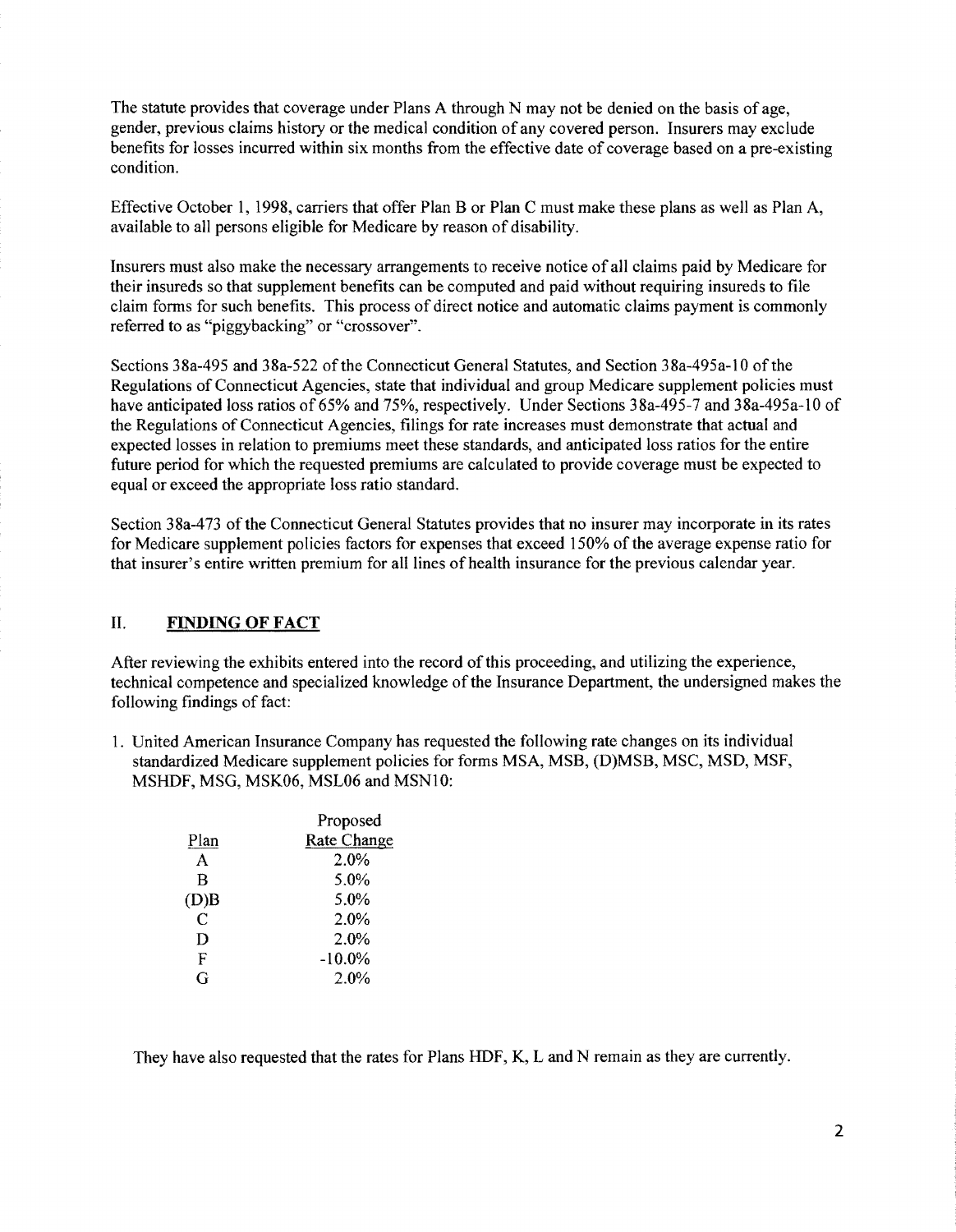2. In-force policy counts as of the  $2<sup>nd</sup>$  quarter 2016 are as follows:

| Connecticut | Nationwide |
|-------------|------------|
| 51          | 1,861      |
| 40          | 4,897      |
| 8           | 1,776      |
| 29          | 3,849      |
|             | 2,462      |
| 112         | 40,782     |
| 859         | 32,030     |
| 22          | 5,760      |
| 0           | 18         |
| 0           | 40         |
| 3           | 875        |
|             |            |

- 3. These forms are marketed by licensed agents.
- 4. The proposed rates are expected to satisfy the Connecticut statutory loss ratio of 65%, required of individual Medicare supplement forms.
- 5. United American Insurance Company certified that their expense factors are in compliance with section 38a-473, C.G.S.
- 6. United American Insurance Company has conformed to subsection (e) of section 3 8a-495c, C.G.S. regarding the automatic claims processing requirement.
- 7. Below are the incurred loss ratios for 2015 and 2016 (through June) as well as inception-to-date for Connecticut:

| Plan         | 2015   | 2016    | Inception |
|--------------|--------|---------|-----------|
| A            | 43.2%  | 78.1%   | 68.1%     |
| B            | 58.5%  | 73.0%   | 68.7%     |
| (D)B         | 99.7%  | 75.5%   | 116.8%    |
| $\mathsf{C}$ | 104.6% | 137.2%  | 77.5%     |
| D            | 68.4%  | 66.6%   | 71.2%     |
| F            | 46.3%  | 47.2%   | 63.9%     |
| <b>HDF</b>   | 57.4%  | 41.7%   | 42.6%     |
| G            | 101.5% | 53.3%   | 74.9%     |
| N            | 49.0%  | $-4.4%$ | 35.1%     |

8. Below are the incurred loss ratios for 2015 and 2016 (through June) as well as inception-to-date on a nationwide basis:

| Plan | 2015  | 2016  | Inception |
|------|-------|-------|-----------|
| A    | 72.1% | 71.6% | 64.7%     |
| B    | 69.1% | 70.1% | 66.1%     |
| (D)B | 76.9% | 71.5% | 69.4%     |
| C    | 66.1% | 69.4% | 70.0%     |
| D    | 63.8% | 66.3% | 68.6%     |